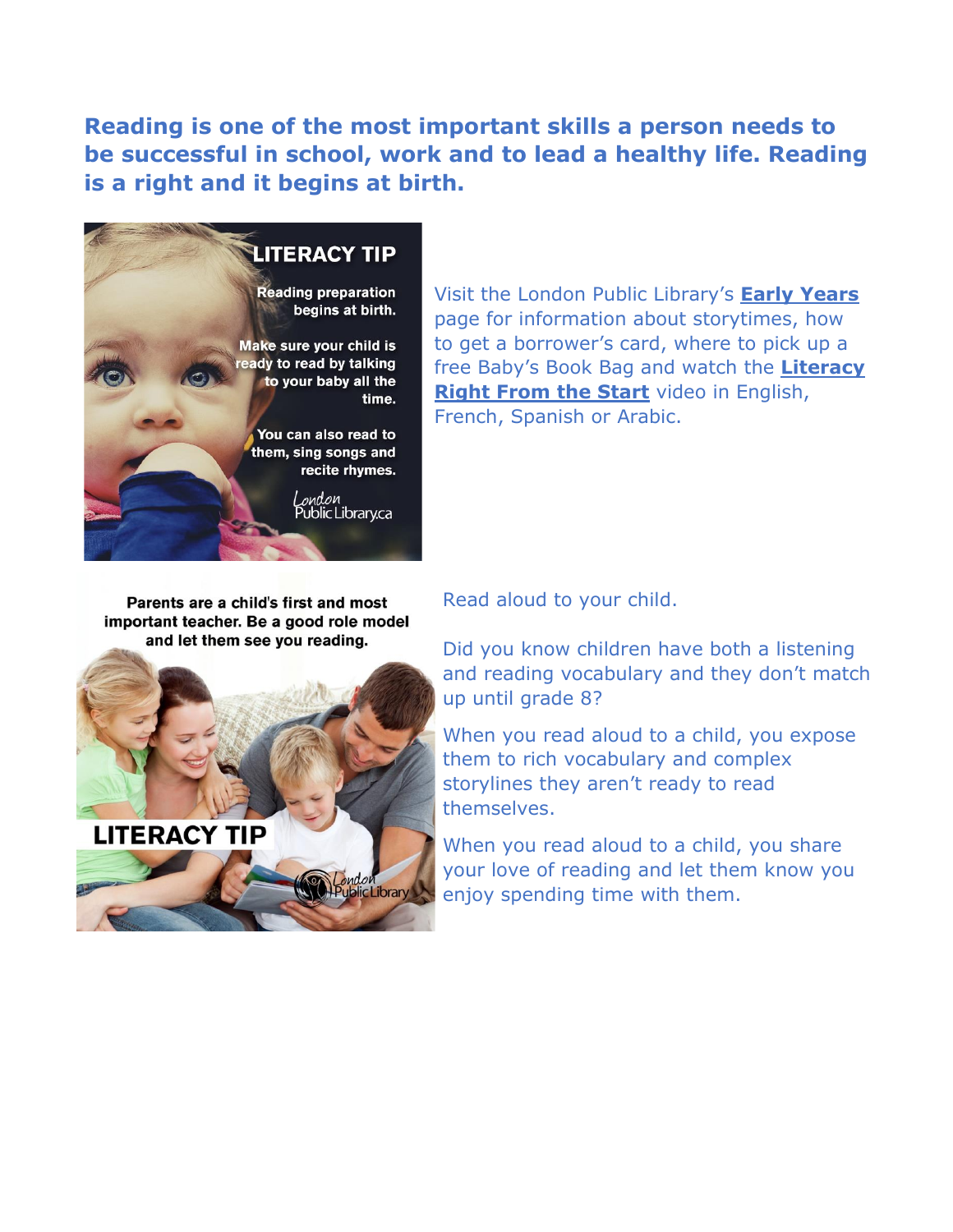

dog-hog cup-pup rain-hat Rhymes are important for literacy development.

Letters, sounds and rhymes are all building blocks for reading. Start small and have fun!



Libraries have collections of dual language pictures books as well as print and ebooks in a wide variety of languages.

**ENCOURAGE YOUR CHILD TO READ** IN THEIR FIRST LANGUAGE. Reading in their first language will help them when they read in English.



Did you know that reading is a more effective way to calm yourself than even taking a walk or listening to music?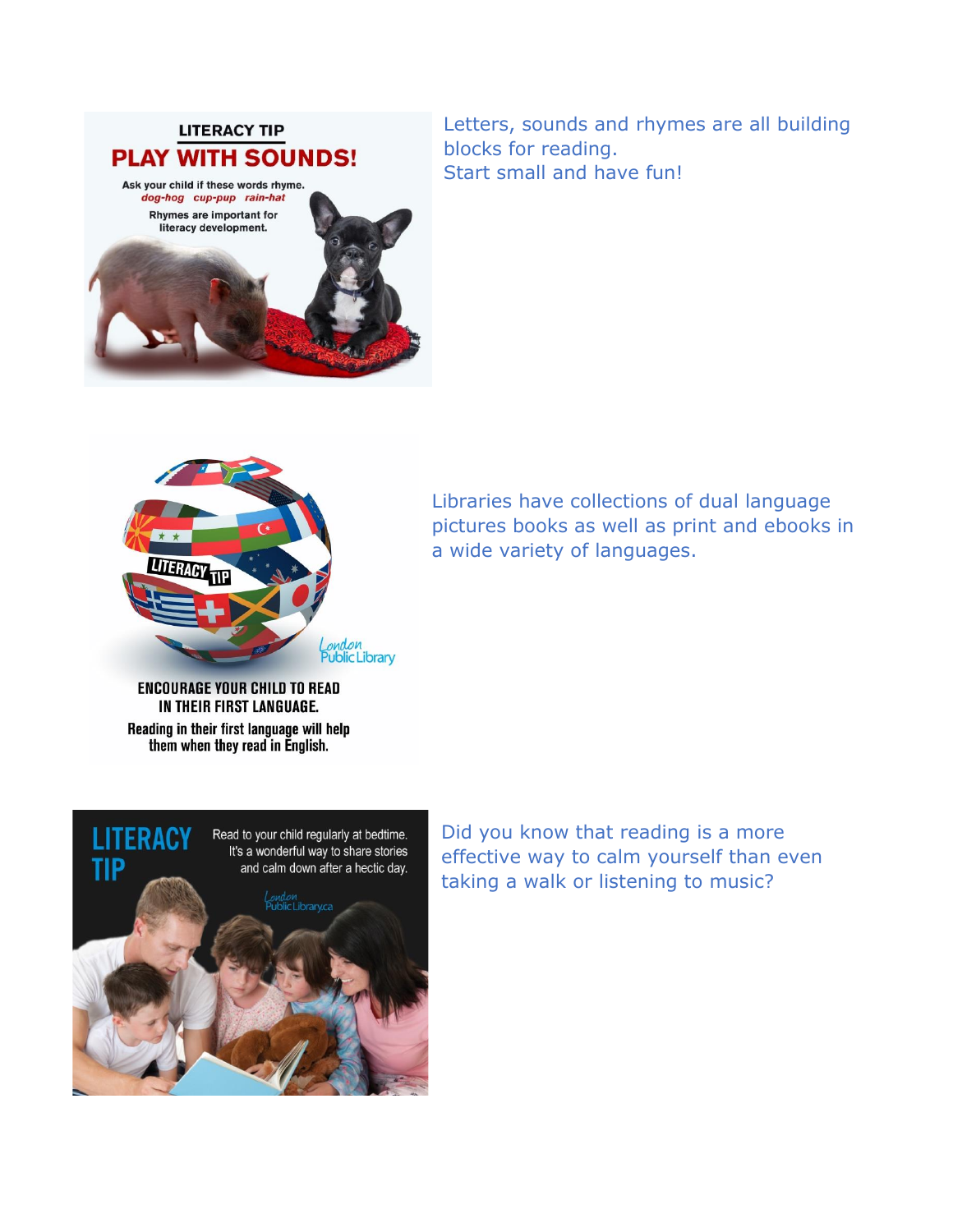Reading is a use it or lose it skill. It takes a lifetime of practice to build and maintain reading skills.

If you aren't interested in the material, you are less likely to read.





Reading from a wide range of topics-both fiction and non fiction builds general knowledge.

Making connections from what we read to what we experience in the world around us is an important skill for things like the Grade 10 Literacy Test.

Sites like CBC Kids News, OwlConnected, DogoNews … provide high interest reading material that appeals to reluctant readers.